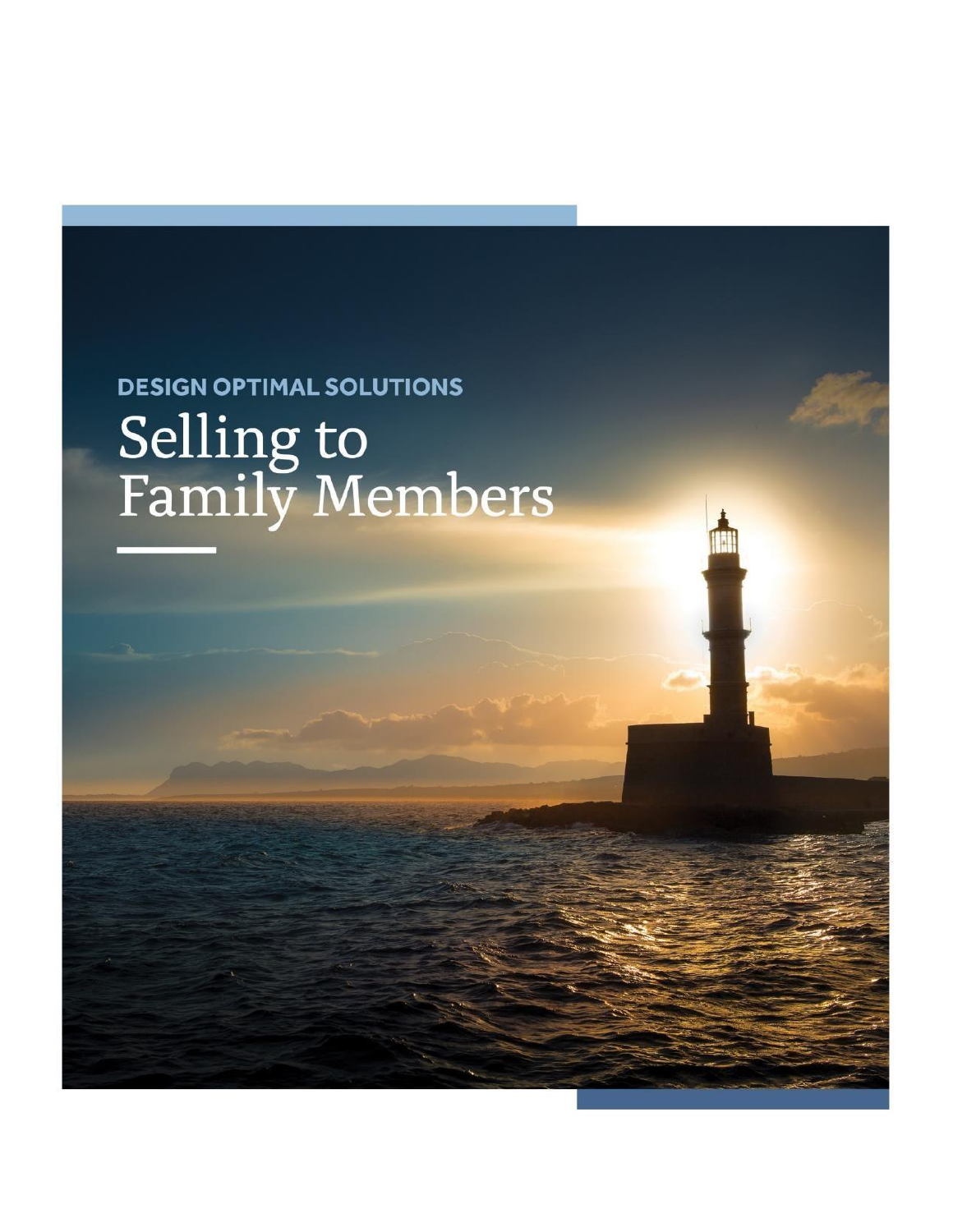# **Business Owner Exit Options-Selling to Family Members**

Selling a business to children or family members may be an option if the owner would rather not sell the business to outsiders. Since an owner typically has invested so much both financially and emotionally in the business, selling to a family member may provide security and peace of mind not otherwise provided when selling to a third party.

# Advantages of Selling to Children/Family Members:

- Family members may be more familiar with the business and can carry on day-to-day operations with little or no interruption.
- Customers and clients may feel more comfortable knowing that the business has remained in familiar and satisfactory hands.
- A strong relationship between owner and family member will likely foster an owner's continued involvement, especially during any critical transition period.

# Disadvantages of Selling to Children/Family Members:

- Resentment between family members might limit the growth of the business.
- Relatives may not be qualified or interested in maintaining the business.
- May require the owner to remain active in the business longer than expected.
- Can create an unexpected change in family dynamics that wasn't present before.

# **Tax Treatment**

Similar to selling to an outsider, an owner who wishes to sell his or her business directly to a family member may engage in a stock/equity sale or asset sale.

# Corporation

#### Stock Sale:

If the stockholder sells his or her stock to a family member, the stockholder will recognize gain or loss to the extent the amount received exceeds his or her basis in the corporation.

#### Asset Sale C Corporation:

If a C corporation sells the assets of the corporation, the corporation will recognize gain to the extent the amount received exceeds the corporation's basis in the asset. The nature of the gain or loss, capital or ordinary, will depend upon each individual asset. Amounts distributed to a stockholder upon liquidation will be treated as payments in exchange for the stockholder's stock, and the stockholder will recognize gain to the extent the distribution exceeds the stockholder's basis in the C corporation.

#### Asset Sale S Corporation:

If an S corporation sells the assets of the corporation, the taxation will depend on whether the corporation has built-in gains. Built-in gains are accrued on assets of a former C corporation, and are triggered if assets are sold within five years of an S corporation election. If the corporation has no built-in gains, any gain upon the corporation's disposition of assets will pass through to the stockholders, pro rata, increasing the stockholder's basis in the stock of the corporation. The nature of the gain, capital or ordinary, will depend upon the assets sold. If the corporation has built-in gains, tax at the entity level may be generated. Amounts distributed to a stockholder upon liquidation will be treated as payments in exchange for the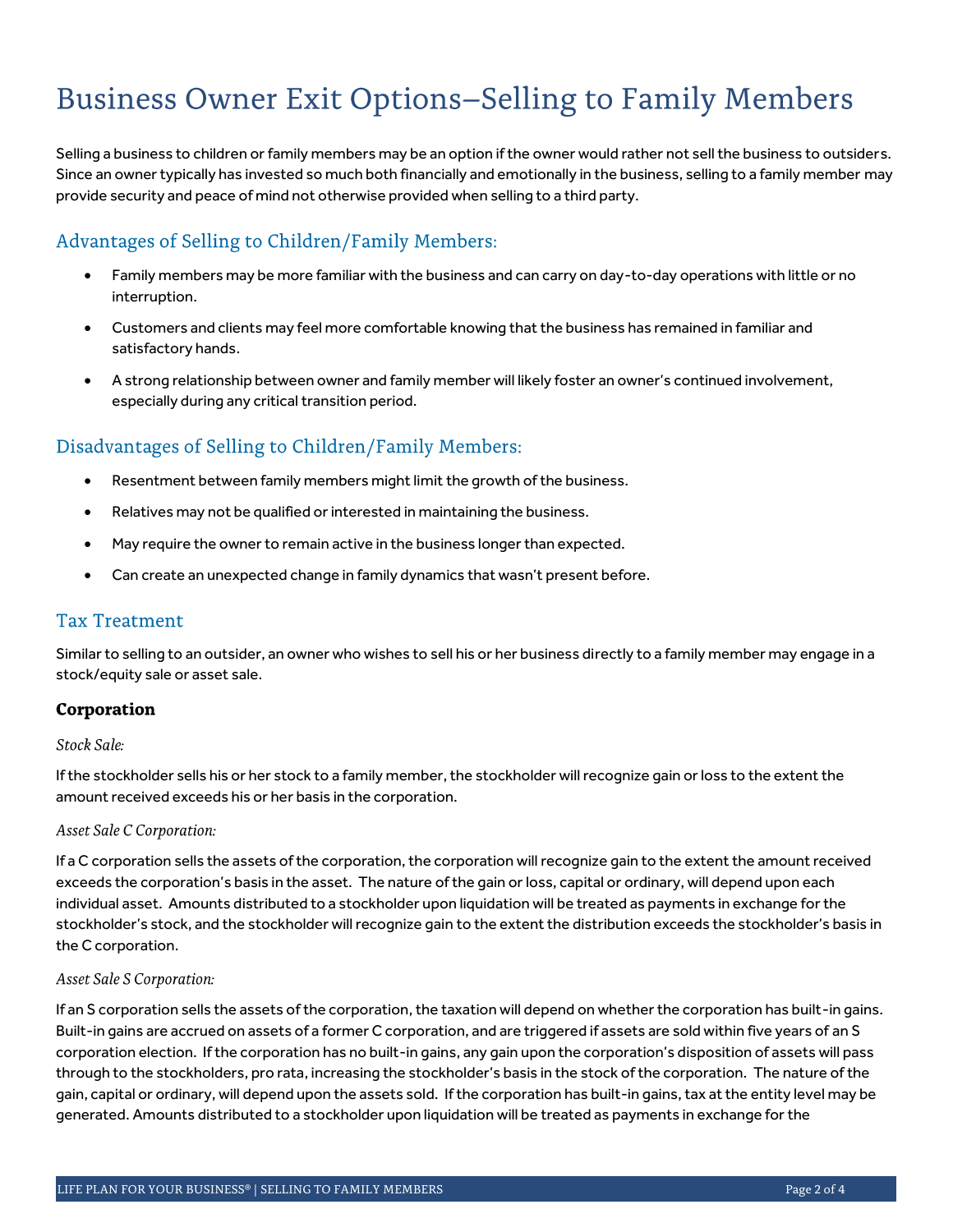stockholder's stock and the stockholder will recognize gain to the extent the distribution exceeds the stockholder's basis in the S corporation.

# Partnership/LLC

### Asset Sale:

If the partnership/LLC sells assets, gain associated with the sale of the assets will pass through to the owner. The nature of the gain, capital or ordinary, will depend upon the assets sold. There is generally no taxable event upon the distribution of proceeds to the owner since his or her basis increased upon the recognition of gain when the assets were sold.

#### Equity Sale:

The owner will recognize gain or loss to the extent the amount received exceeds the owner's basis in the partnership/LLC. Generally, the gain upon the disposition of partnership/LLC interests will be taxed at capital gains rates; however, an exception to this rule exists with respect to gain attributable to unrealized receivables and inventory.

# Options When Selling to Family Members

# **Intra-Family Installment Sale**

In an intra-family installment sale, cash flow from the business may be used to make installment payments. The note can be structured with lower payments in the initial years. If the arrangement meets Tax Code requirements, the owner may pay income tax as he or she receives installments. Generally, interest constitutes ordinary income, and the balance is split between capital gain (if any) and a return of basis. As with a gift, a sale can be made to an asset protected trust for a family member's benefit.

# **Private Annuity**

A private annuity is a sale in exchange for a promise to make payments to the owner. The business is transferred to family, and the family member in turn makes an unsecured promise to make periodic payments to the owner for the rest of his or her life. Since a private annuity is a sale and not a gift, it allows the owner to remove the business assets from his or her estate without incurring gift or estate tax.

# **Self-Canceling Installment Note**

A self-canceling installment note (SCIN) is an installment note sale with a provision in the note stating that at the owner's death, remaining payments will be canceled. Unlike private annuities, SCINs give the owner a security interest in the transferred business without triggering gain upfront. Each payment represents a return of basis, capital gain, and interest income.

This material includes a discussion of one or more tax-related topics. This tax-related discussion was prepared to assist in the promotion or marketing of the transactions or matters addressed in this material. It is not intended (and cannot be used by any taxpayer) for the purpose of avoiding any IRS penalties that may be imposed upon the taxpayer. Taxpayers should always seek and rely on the advice of their own independent tax professionals. This writing is provided for informational purposes only. We must necessarily insist that everyone seek and rely upon the guidance of their own professional counsel for such advice and that such advisors must form their opinions on these matters based upon their independent knowledge and research. The cash value in a life insurance policy is accessed through withdrawals and policy loans, which accrue interest at the current rate. Loans and withdrawals will decrease the cash surrender value and death benefit. New York Life Insurance Company, its agents or employees may not give legal, tax or accounting advice and none is intended nor should be inferred from the forgoing information. The Nautilus Group is a service of New York Life Insurance Company. SMRU 1677326 (Exp. 03/16/2024)